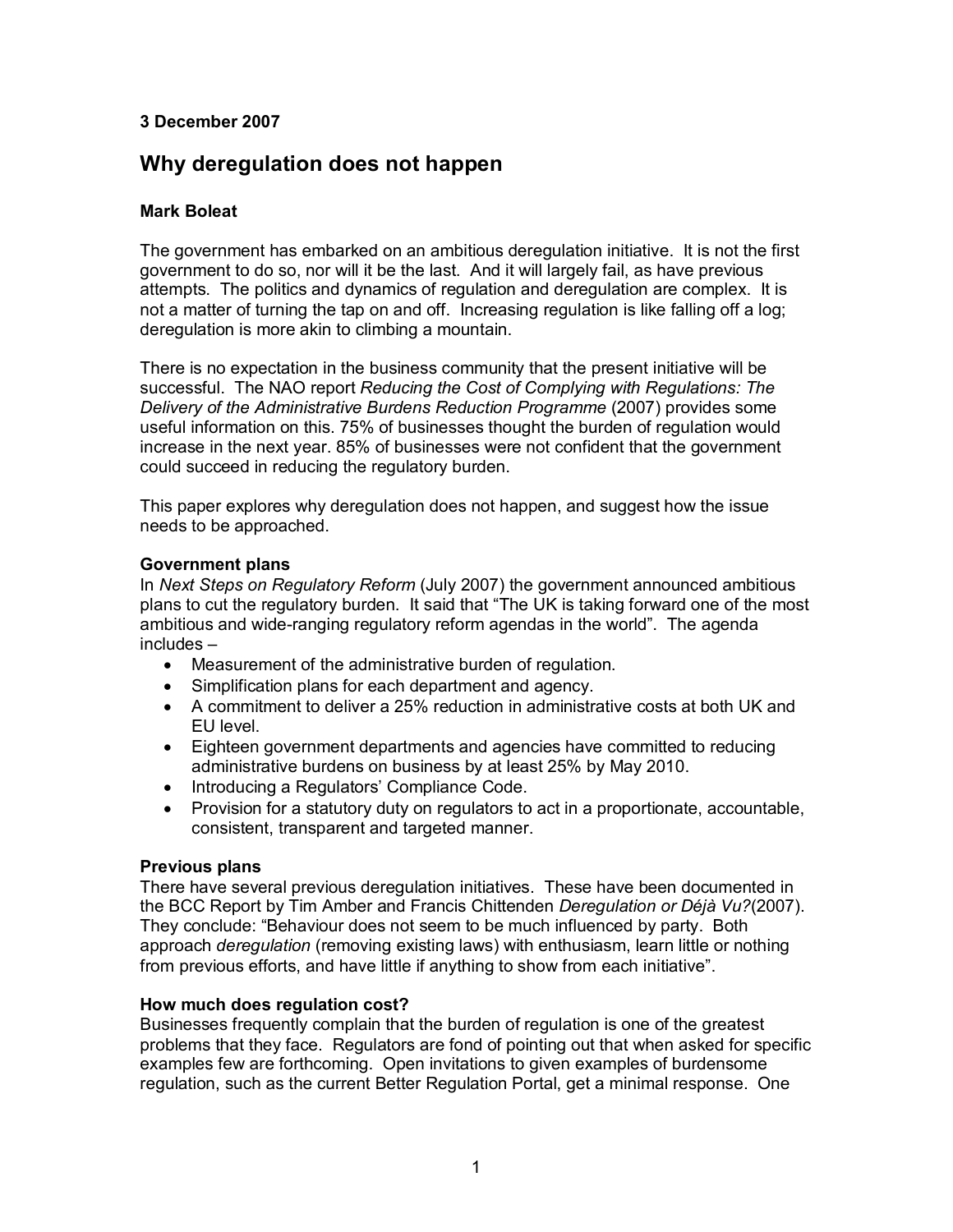reason for this is valid scepticism that representations will not be successful and that therefore business is wasting its time in making a case.

There is scope for an endless debate about the costs of regulation and the corresponding burden borne by business. There are different types of costs that need to be clearly distinguished –

- · Policy costs. For example minimum wage legislation is designed to increase the cost of employing lower paid workers.
- · Licence fees.
- · Cost of form filling and record keeping to meet regulatory requirements.
- · Cost of keeping abreast of regulatory requirements and taking advice on how to meet them.
- · One off costs of implementing a new regulation or changes to an existing regulation, such as reprogramming software and reprinting literature.

And in measuring the regulatory burden it is necessary to deduct costs that would have to met in any event. For example, all businesses have to meet the costs of administering a payroll and ensuring that the health and safety of workers is protected. But there will be some additional costs in these areas that businesses have to meet solely as a result of regulations.

The government has made a brave attempt to measure the "administrative burden", broadly speaking the third bullet point. The official definition of administrative costs is "the [recurring] costs of administrative activities that businesses are required to conduct in order to comply with the information obligations that are imposed through central government regulation". Total administrative costs were calculated at £31 billion. After 'business as usual' costs had been taken out, the administrative burden was estimated as just under £20 billion as at May 2005. However, the National Audit Office report pointed out that the approach used does not measure the costs to business of complying with the policy objectives of regulation; for example, having to make adjustments to premises to ensure disabled people can access them. Neither does it measure 'one-off costs' nor the 'financial costs' of complying with regulation, such as paying tax or licence fees.

In respect of the 25% target the NAO commented: "Reductions are calculated at an aggregate level and, therefore, the total £4 billion reduction would mean only a small average saving per business per year considering that there are over two million registered companies in the UK, excluding the self-employed, partnerships, charities and third sector organisations". It went on: "There is, therefore, no guarantee that a 25 per cent reduction in administrative burdens will lead to a noticeable change in the resources that businesses devote to complying with regulation. Administrative burdens are likely to be a relatively small element of total cost to business of complying with regulation."

The NAO survey showed that the administrative tasks covered in the measurement exercises were not always cited by businesses as the most burdensome aspects of complying with regulation. Businesses rated the following activities as particularly burdensome: keeping up-to-date with changes in existing regulations; the time it takes to go through the whole process of complying; the lack of information about which regulations apply; and finding information and guidance.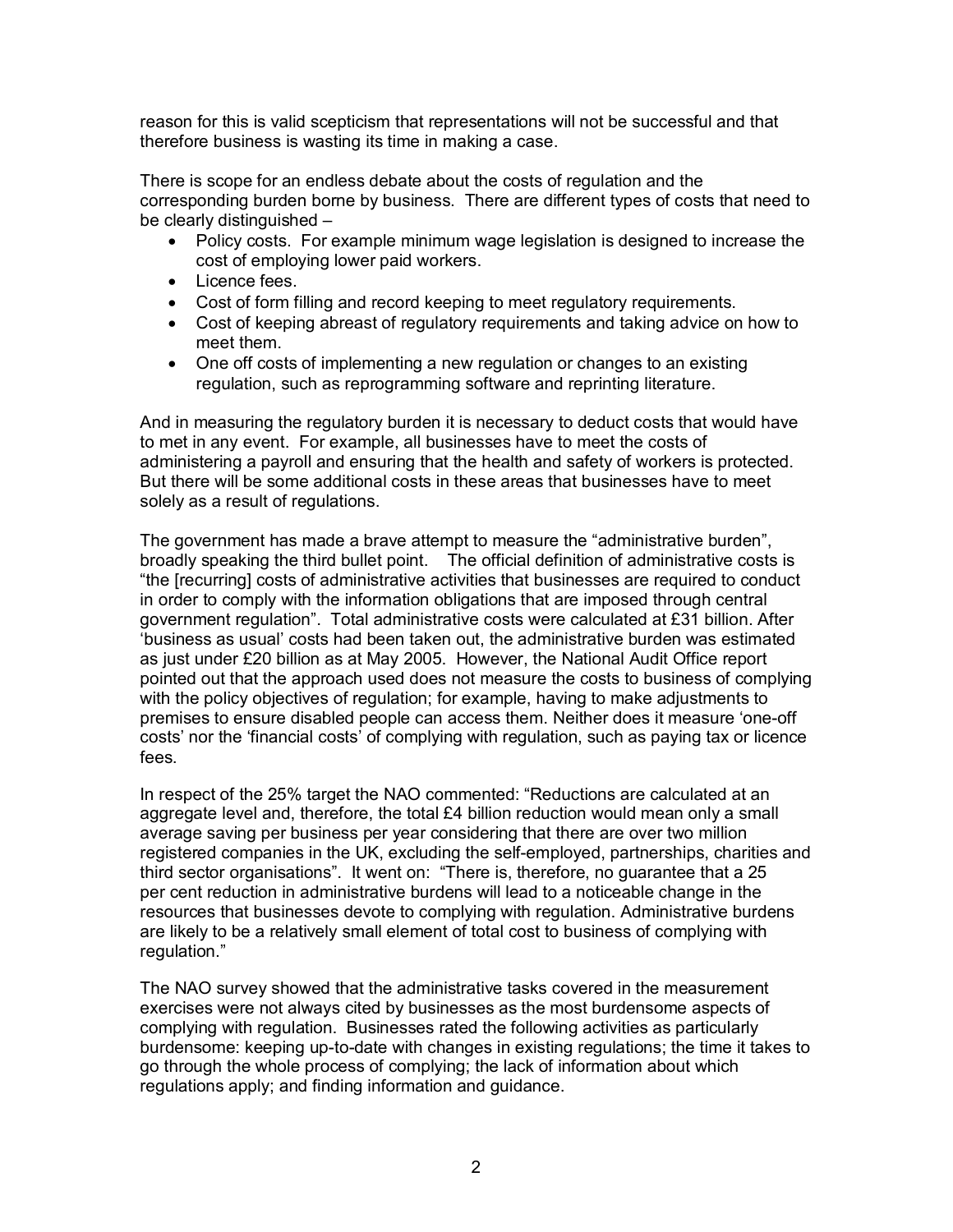Is the government shooting the wrong fox? The NAO survey of businesses revealed that 67% said government did not understand business well enough to regulate and 68% disagreed with statement that government consulted well before introducing new regulation. Perhaps more effort should be put into understanding business and consulting with business rather than regulating business.

## **The benefits of deregulation are overstated**

A key point that is frequently missed in the debate on deregulation is that many of the costs incurred in meeting new regulatory requirements are sunk costs; they are not going to be recovered if the regulations are removed. For example, if a business (perhaps wrongly) thinks that regulations require it to install a disabled toilet and to provide wheelchair access to a building where this is very difficult, then it will incur substantial costs in doing so. If the regulatory requirement is removed there is no cost saving. Similarly, if a financial regulator imposes new information requirements then substantial programming costs may be incurred in meeting these requirements. If the information requirements are removed there is no cost saving to the business. Some regulations do have ongoing costs but generally these are small compared with the initial costs of complying with the regulation. All this suggests that business would benefit more from a reduction in the burden of new regulations rather than seeking to remove existing ones. It also suggests that the current initiative, based on reducing recurring administrative costs, may well be raising false expectations as these are not the major issue.

### **Business often opposes deregulation**

While business moans about the burden of regulation, at the same time it frequently opposes any attempt to deregulate. There are good and bad reasons for this. The good reason has been covered in the previous section. Deregulation will not result in a substantial cost saving therefore there is little benefit to business. In most markets regulatory costs are passed on to the consumer and therefore are not ultimately paid for by business; they are simply a form of tax and are regarded as such.

The bad reason connected to this is that regulatory requirements are a barrier to entry. If a business has to meet substantial regulatory costs to get into a market this will be a deterrent to entry. Those who have paid the costs can legitimately argue that is unfair if new entrants have a competitive advantage by not having to meet those costs, but protection is often an equal consideration.

Within businesses there are many people whose jobs depend on regulation – company secretaries (who may well be the most enthusiastic about the new Companies Act), health and safety staff, compliance officers in financial institutions and legal departments generally. New regulations may mean that they work harder; they also mean they require more resources, their jobs become more important and that therefore they should be paid more.

Trade associations, which represent businesses, may well be part of the anti-regulation group. Trade associations are strongest in sectors subject to regulation. Indeed, imposing regulation on a new sector generates a demand for trade association services. New regulations on the house purchase market, employment businesses and claims management companies have all proved to be the stimulus for new trade associations. If the regulations were removed the demand for trade association services would fall and the chief executive and his or staff may need to look for new employment.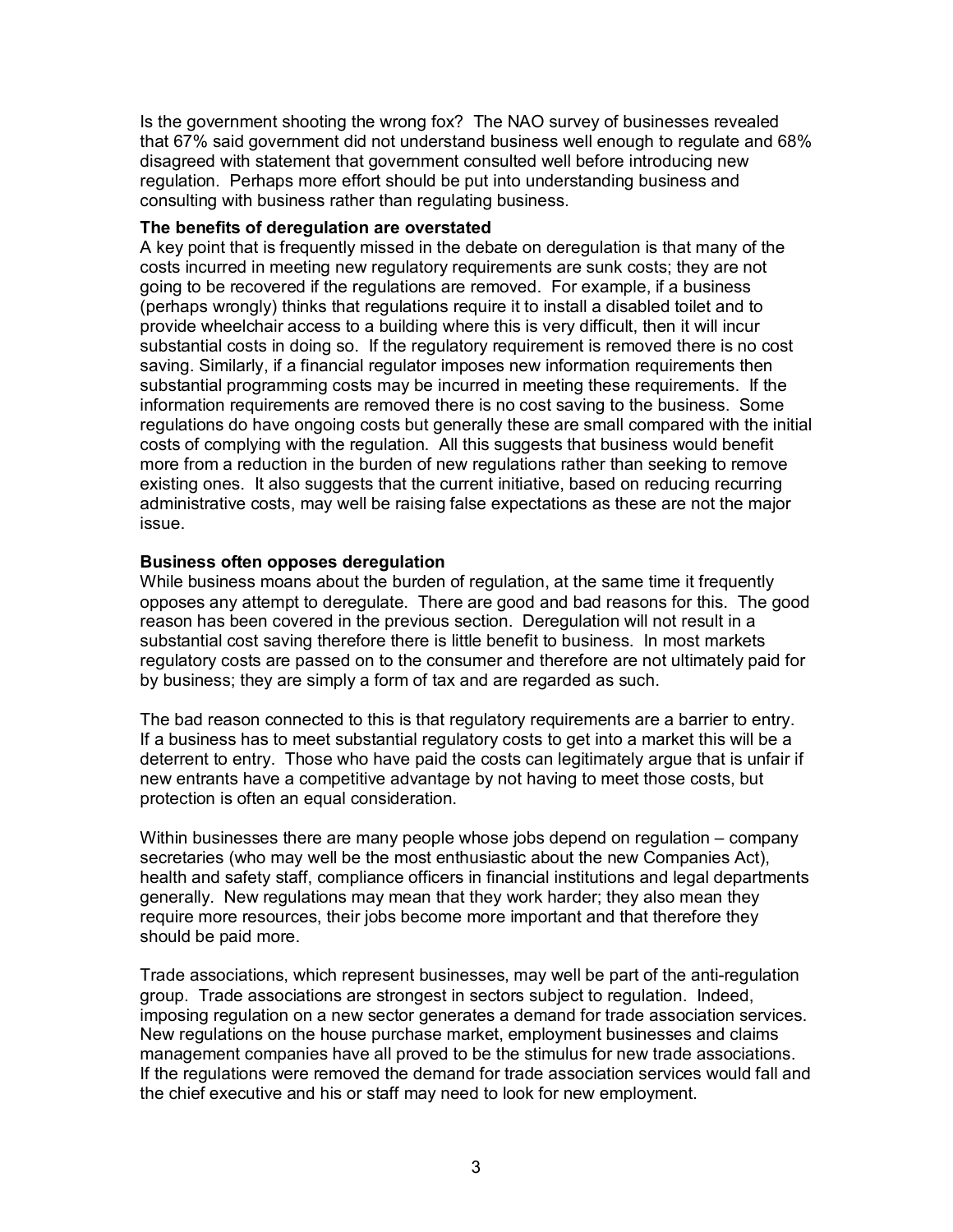In the larger trade associations committees often comprise experts on regulation. Their instinctive reaction is to ask for "clarity" and "certainty", ie more detailed regulation. They do not like requirements to "take reasonable steps"; they want those steps to be spelt out so that they can build compliance around them. And of course, the more their particular area is subject to regulation the more important they become.

#### **Government will chicken out**

–

It is easy to identify areas where deregulation would be desirable; this is duly done in the appendix. However, each deregulation move has to be approved by a minister and he or she will judge the potential benefit to business (a small cost saving) against the benefit and risk to themselves (minimal upside, criticism from business for removing "essential protection of the public" and huge criticism if the deregulation can be held to cause damage to anyone).

This can be illustrated by an example. Where labour providers transport their workers to their place of work in a vehicle with more than nine seats, a recent legal interpretation means that even if they do not charge their workers, they are deemed to be running a public service vehicle which must be licensed accordingly, and drivers must also have the appropriate qualification. Some large labour providers run a fleet of vehicles and probably would resist deregulation as the arrangements are an effective barrier to entry. However, smaller labour providers have in some cases reacted to the new interpretation by ceasing to provide transport. There may have a tacit arrangement with some of their workers (even extending to providing the money to buy an old banger) that they will give lifts to their fellow workers, who will be expected to make a financial contribution to running costs. The effect is that instead of workers being driven to their place of work in a minibus for which the employer has some responsibility, they are driven by fellow workers, often new to the country, driving vehicles which may well be in poor condition, and possibly uninsured.

The submission from the official to the minister will probably run along the following lines

"The argument of labour providers that they should not require PSV licences is a perfectly valid one. If a business carries its own workers in a minibus then it does not require a PSV licence; it was a quirky legal decision that deemed employment businesses doing precisely the same thing to require a PSV licence. We know the effect of the ruling has been that many workers are now transported to their place of work in dangerous and uninsured private cars. Indeed, there have already been deaths and injuries to workers in this situation.

However, I would caution you against deregulation here. The bigger employment businesses, which on the whole are the better ones, have no difficulty in complying with current regulations. You are not going to be blamed however many workers die if they are being driven in private cars as a direct result of the regulation. However, if just one person is injured as a result of this deregulation measure, you minister (not me) will be personally blamed. Best to let sleeping dogs lie here."

It is a no-brainer. Deregulation will not happen because the substantial benefit to workers and business is outweighed by the perceived downside risk to the minister.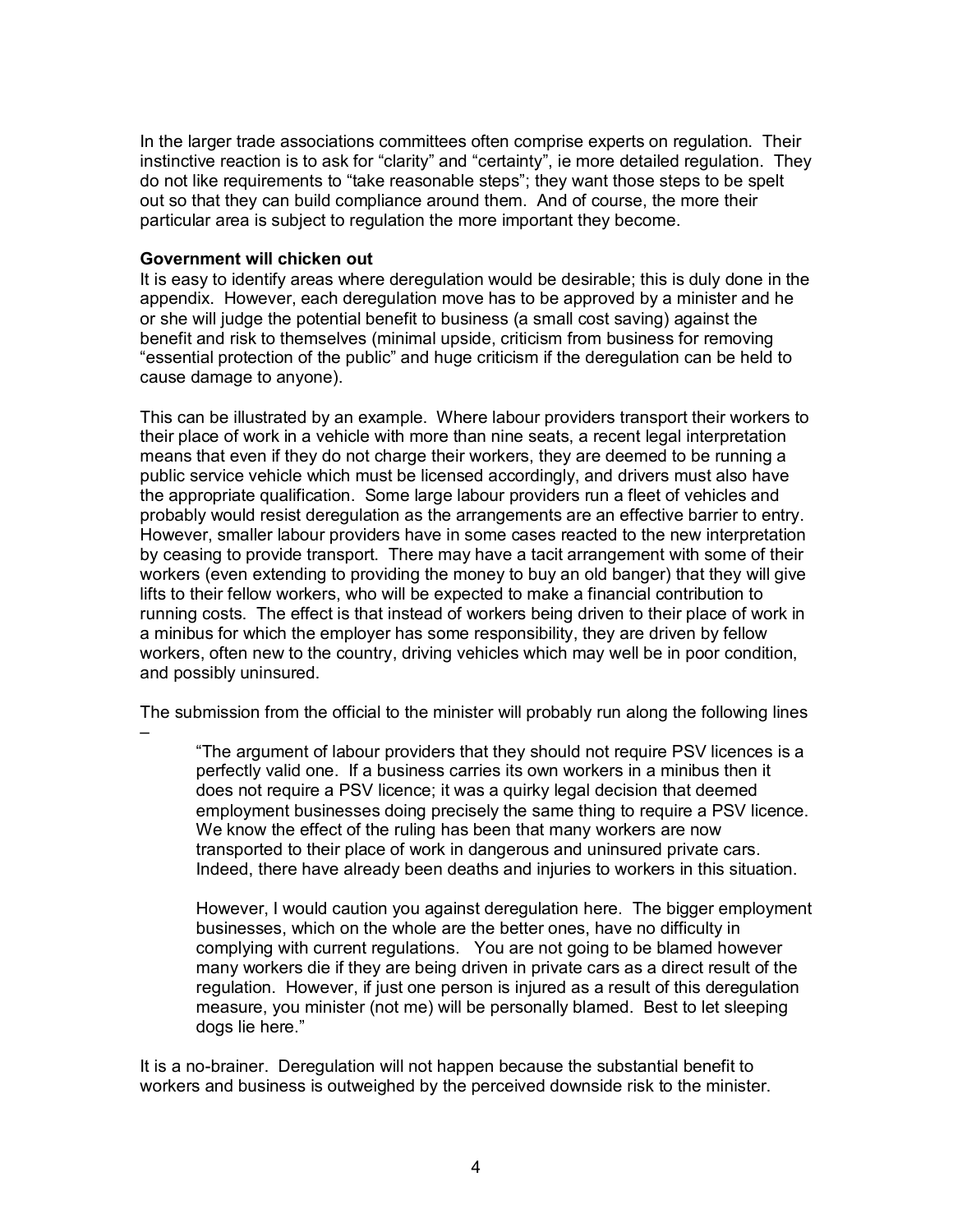## **Reducing a regulatory burden implies that an incorrect decision was made to impose it**

In all walks of life people make bad decisions and refuse to change them because it is embarrassing. So it is with government. Even if there is a valid argument along the lines of "the regulation was appropriate when it was introduced, but circumstances have changed and it now serves little useful purpose" the removal of a regulatory burden will often lead to accusations of "u turns" or "government admits that it over-reacted".

This reinforces the "government will chicken out" point.

### **Culture in government and regulators**

Turkeys do not vote for Christmas. Officials do not vote for deregulation. The raison d'etre for many civil servants and ministers (but with honourable exceptions) is to legislate and to regulate. Getting a bill through Parliament is seen as a positive achievement, even if the consequences are harmful. Legislation is seen as the solution to a problem, often simplistically so as if legislation is a magic wand. The media encourage this attitude. When another teenager in London is the victim of gun crime or knife crime, ministers earnestly say that they are planning to "tighten regulations", and the media swallow this hook, line and sinker, satisfied that the necessary action is being taken. Why existing regulations are not enforced is seldom a matter for discussion.

This tendency was well illustrated by the Gangmasters Licensing Bill, a private member's bill. Introducing the Bill in the House of Commons, the sponsor, Jim Sheridan MP said –

"Rogue gangmasters are exploiting workers, undercutting legitimate labour providers, defrauding the taxpayer and engaging in a range of criminal activities. They are bad for workers, bad for business, bad for taxpayers and, more importantly, bad for our society, yet there is no law to regulate them."

Mr Sheridan also indicated that up to £100 million a year of unpaid tax from roque operators was being lost to the Treasury. He went on: "A licence and a register would protect those who rely on the services of gangmasters."

Supporting Mr Sheridan, a Conservative MP, Mark Simmonds, said that there were "enormous health and safety issues, that enormous benefit fraud was going on, that there was enormous VAT fraud, that there were enormous social problems, that transport was dangerous with untaxed vehicles being used, there was intimidation and extensive people trafficking."

The government minister, Alun Michael, welcomed the Bill and said that the government would work with Mr Sheridan to secure its enactment. He said -

"At the extreme, there are gangmasters who trade in human misery, disregard the law, and resort to intimidation and violence in pursuit of their personal power over people and their profits. The government is committed to tackling the exploitive activities of gangmasters who have no respect for the law or for people. Efforts to end the human misery caused by certain labour providers has been going on for some time, and the Bill gives us an opportunity to strengthen the process …….. Legitimate gangmasters pay taxes, but the lawbreakers are responsible for considerable Exchequer fraud, health and safety offences, failure to pay the minimum wage and the use – rather the abuse – of illegal labour.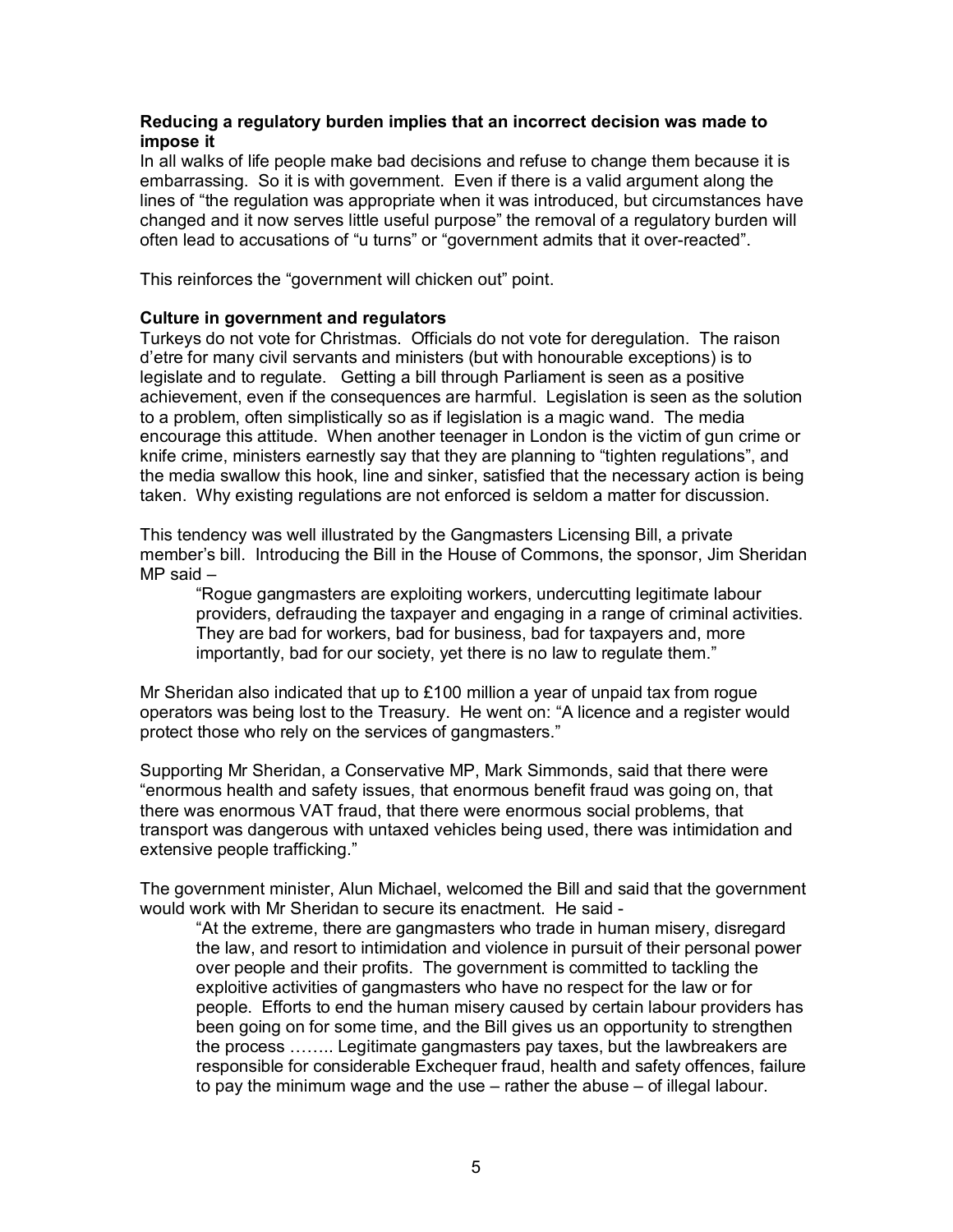Other forms of non-compliance are often associated with the exploitation of gang workers."

The inference from these speeches was that worker exploitation, tax evasion, using untaxed vehicles, intimidation, people trafficking, use of illegal labour, health and safety offences and not paying the minimum wage are all permitted activities and that licensing would prevent them. Of course all are already illegal; the issue is enforcement of existing legislation not lack of legislation. The Gangmasters (Licensing) Act duly became law and even in official circles is banded with the Dangerous Dogs Act as one of the least satisfactory examples of policy making.

The Parliamentary process does not help. Sometimes there is effective scrutiny of legislation. More often the desire to get the legislation through Parliament outweighs the need to ensure that the legislation is right. A Minister who fails to get his Bill through the Commons is a failure; introducing a poorly designed Act that achieves little if any useful purpose is unlikely to reflect badly on the Minister, who will have look since moved to new pastures by the time the deficiencies become apparent.

It is built into the DNA of many officials that the answer to a problem lies in legislation, regulations, orders or guidance which can be structured to give the impression of having legal effect. Indeed, that is what they are good at, although at the higher level there are many outstanding officials who understand that more regulation is not the answer.

Regulators naturally favour regulation, although interestingly it is the chief executives of many regulatory bodies who are trying to push back against pressure from ministers, civil servants, the media and their own staff. The further down one goes in a regulatory body the more the belief that everything must be regulated and be seen to be regulated, which leads to a concentration on regulating process rather than substance.

Like ministers, regulators are blamed for a perceived "failure" of regulation but not for the consequences of over-regulation. They run the inherent risk of being like over-protective parents, so shielding their charges from "danger" that they become dysfunctional.

#### **Deregulation initiatives can easily be countered**

Officials are highly skilled at circumventing deregulation initiatives; they have had years of practice. And the initiatives are easy to circumvent, because they are poorly designed.

My first encounter with the circumvention tactic came many years ago when I received from the Department of the Environment (to prove just how long ago) a "letter". However, the contents of it were such that it should have been a "circular", which everyone knew the meaning of and which was properly indexed and cross referenced. On enquiring why it was a letter the answer was that the unit had extinguished its number of permitted "circulars" for the year. No doubt the Minister could claim that he had been highly successful in reducing the number of "circulars".

The Better Regulation Task Force report Regulation *– Less is More* (2005) recommended a "one in one out" rule for new regulations. This is the easiest to get round, and indeed if anything actually encourages more regulation. There are any number of regulations that have long since fallen into disuse and which impose no burden on business. Now, it is easier to replace them with regulations that really do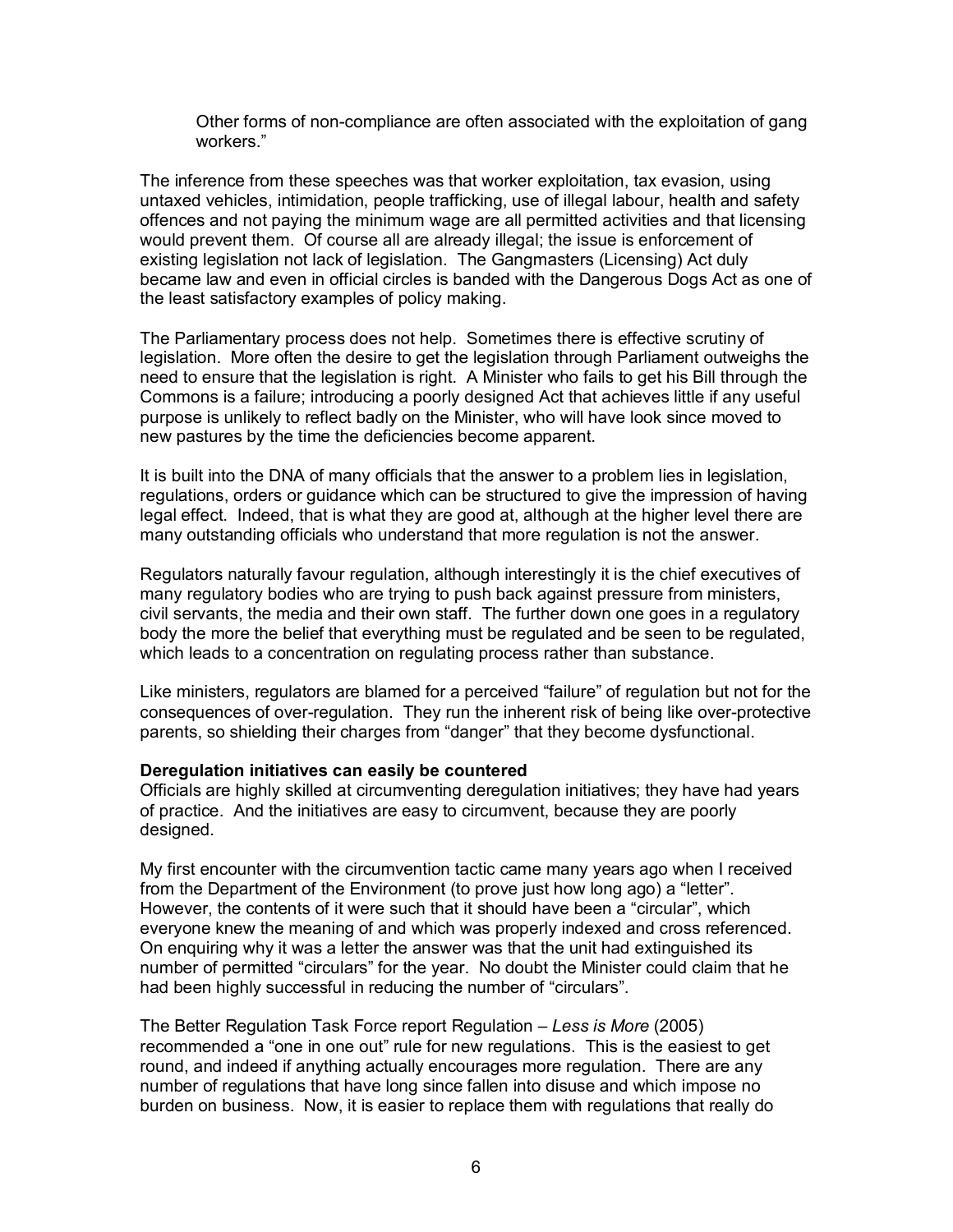impose a burden. Introducing the "regulation of sales of DVDs order" and abolishing the "regulation of sales of betamax video cassettes" is not regulation neutral.

Officials in various government departments and agencies are now devising means of avoiding another better regulation initiative, that is consolidating all government websites into three. They are right to do as the proposal will be disruptive and will lead to problems in updating websites.

More generally the prevarication and spin it out tactic are easily used. The need for legal advice may have to be sought, the importance of consultation will be emphasised, and the burden of other work card will be played to the maximum extent. Finally of course is the "my minister is very concerned about this" combined with the threat of dire consequences if deregulation actually occurs.

If deregulation actually occurs then it can be counteracted by issuing "guidance" which quickly assumes the status of regulation or by stepping up monitoring and compliance arrangements.

### **Regulating the regulators is not the answer**

Part of the government's agenda is to change the behaviour of regulators. This is essential. However, the approach of the government is questionable. It is introducing a "Compliance Code". For the most part this is "motherhood and apple pie" stuff. For example, the draft code requires that regulators "should only adopt a particular approach or tool if the benefits justify the costs and it entails the minimum burden compatible with achieving desired regulatory objectives." While one would not wish to quarrel with this it is worrying that it needs to be stated at all; surely this is precisely what regulators should have been doing all the time?

What is more worrying is the Minister's sign-off to the Impact Assessment: "The intention is to create culture change throughout organisations by introducing specific legal requirements to have regard to the Compliance Code and the five principles of good regulation". Legislation can certainly help to create culture change, but in respect of regulation will never be nearly sufficient. It is doubtful if imposing this legal duty will have any significant practical effect. More generally, the government is seeking to impose obligations on regulators that fail to recognise the very different contexts in which they are operating.

It is a little paradoxical that the government's method of dealing with the regulatory burden is partly to regulate it. This is an area where the government should follow its own advice, and seek a non-legislative solution.

## **So, how can deregulation be made to happen?**

This analysis leads to the inevitable conclusion that the government's approach to deregulation, and also to regulation, is flawed. It does not understand the politics and dynamics of the issue. Deregulation is not in the nature of the people who are being asked to deregulate. It will not happen unless the rewards and incentives are altered massively such that there is a culture change within government. And like any other culture change there is a need to change some of the people as well as change the culture of the incumbents.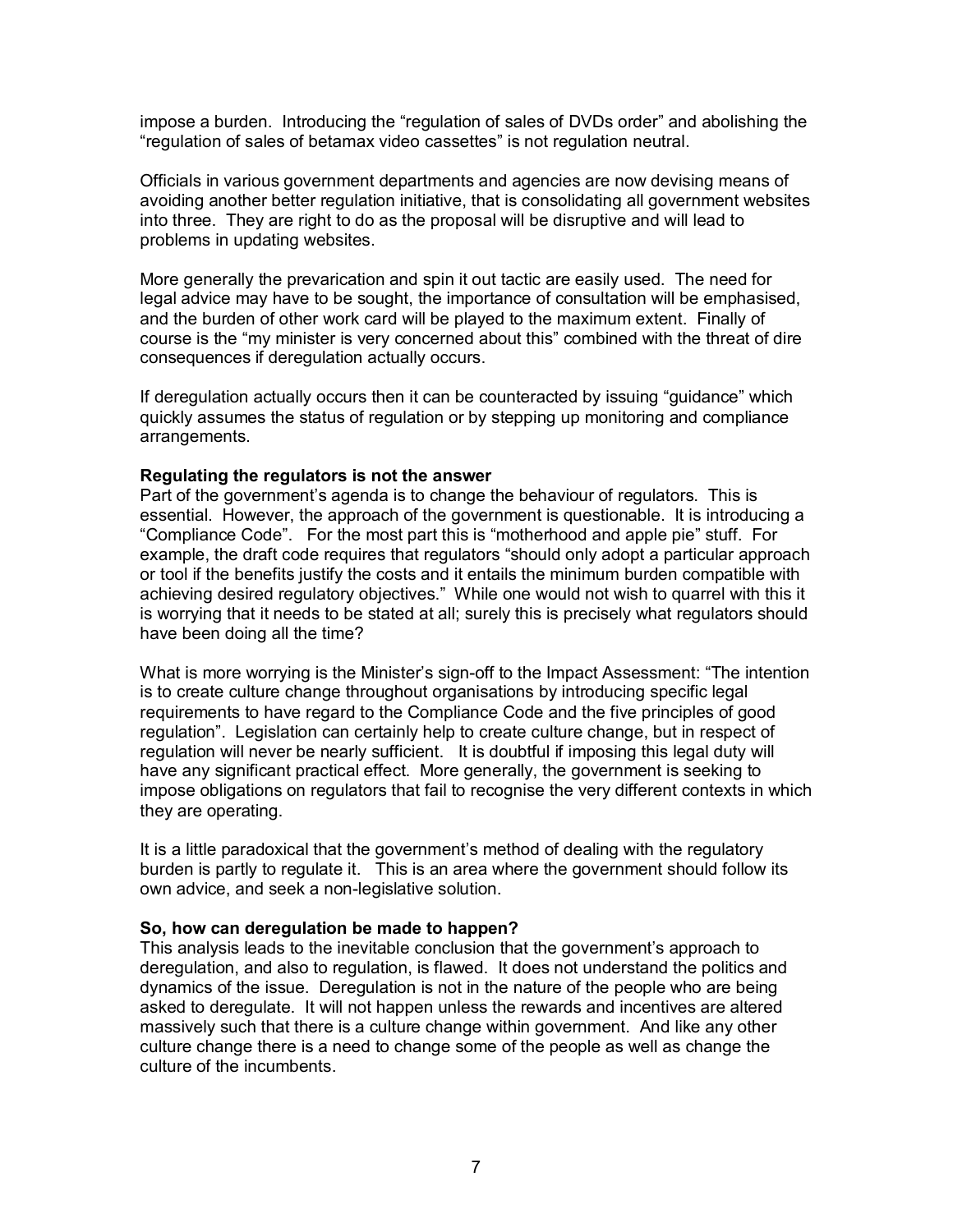But first some leadership is needed. When the official says to the minister "it would be a brave decision to deregulate……" he means "don't do it and if you do, it will be against my advice". Ministers, officials and regulators must be brave and lead, resist the facile notion that the answer to every problem is more regulation and communicate effectively why they are seeking to reduce regulatory burdens.

In appointing regulators and boards of regulators government should be looking not for enthusiasts of regulation but rather at those with a track record of deregulating and who question the need for every new regulation that is proposed. The Civil Service would benefit from the appointment of outsiders on temporary contracts to be fully involved in major issues. If they have come from business they will start from the premise that you have to work within the existing rules to deal with a problem, not that you seek new rules.

Given that ministers, officials and regulators will instinctively regulate, one way to reduce the burden of regulation is to reduce the number of ministers, officials and regulators. This would not be a perfect solution, as the result could be more badly thought through regulation rather than less regulation, but it is worth considering in a number of government departments and agencies. It would then be essential for them to concentrate on the key issues rather than "nice to haves".

Existing regulations and most importantly new regulations should be subject to independent review. And such reviews must always look at the full effects, particularly in driving activity outside the regulatory fold. These should not be £100,000 PWC reviews but rather modest reviews by independent experts.

And government must vigorously expose the hypocrisy of businesses and their trade bodies which simultaneously complain about the burden of regulation while failing to put forward any significant proposals for deregulation and opposing those that come from others. A useful starting point for the present exercise would have been to ask every sectoral trade association to list and cost the deregulation measures that it wants.

#### **Prognosis**

There is nothing in the current deregulation initiative to suggest that it will work. The treatment is of symptoms not causes, and the inexorable tide of regulation will roll on. With a bit of creative accounting and some spinning the impression may be otherwise, but the goal of deregulation will remain elusive.

\*\*\*\*\*\*\*\*\*\*\*\*\*\*\*\*\*\*\*\*\*\*\*\*\*\*\*\*\*\*\*\*\*\*\*\*\*\*\*\*\*\*\*\*\*

Mark Boleat is a company director and consultant specialising in regulation. He has been Director General of the Building Societies Association, the Council of Mortgage Lenders and the Association of British Insurers. He is currently Chairman of the Association of Labour Providers, a Councillor in the City of London and a member of the Gibraltar Financial Services Commission. For a year from August 2006 he was a Regulator; he had responsibility for implementing the regulatory regime for claims management companies under the Compensation Act 2006.

Tel: 07770 441377 E-mail: [mark.boleat@btinternet.com](mailto:mark.boleat@btinternet.com) Website: www.boleat.com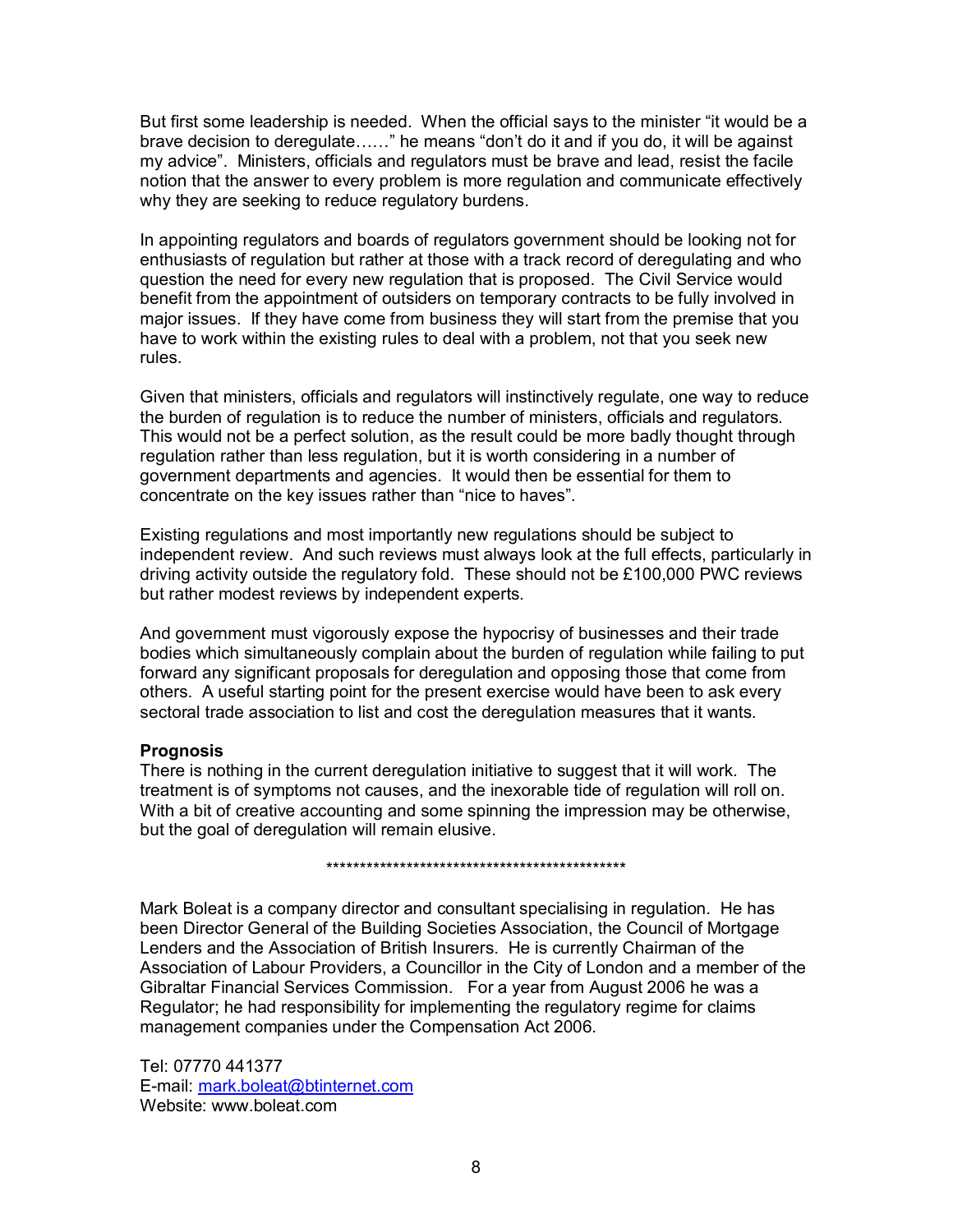# **Appendix**

# **Some obvious deregulation candidates**

This appendix gives examples of a number of regulations which impose administrative or other burdens that cannot easily or in some case be justified at all.

# **Safety warning on aircraft**

At the beginning of every flight passengers are forced to listen to a safety announcement (and recently have been warned not to read newspapers while the announcement is being made). The announcement includes advice of how to use a life jacket. There is no example of a life jacket on a commercial aircraft contributing to saving life and it is difficult to see how this could ever be the case. But the announcements continue and life jackets continue to be carried on every plane. An *Economist* leader on 7 September 2006 said everything that could be said on this subject -

"GOOD morning, ladies and gentlemen. We are delighted to welcome you aboard Veritas Airways, the airline that tells it like it is. Please ensure that your seat belt is fastened, your seat back is upright and your tray-table is stowed. At Veritas Airways, your safety is our first priority. Actually, that is not quite true: if it were, our seats would be rear-facing, like those in military aircraft, since they are safer in the event of an emergency landing. But then hardly anybody would buy our tickets and we would go bust.

The flight attendants are now pointing out the emergency exits. This is the part of the announcement that you might want to pay attention to. So stop your sudoku for a minute and listen: knowing in advance where the exits are makes a dramatic difference to your chances of survival if we have to evacuate the aircraft. Also, please keep your seat belt fastened when seated, even if the seatbelt light is not illuminated. This is to protect you from the risk of clear-air turbulence, a rare but extremely nasty form of disturbance that can cause severe injury. Imagine the heavy food trolleys jumping into the air and bashing into the overhead lockers, and you will have some idea of how nasty it can be. We don't want to scare you. Still, keep that seat belt fastened all the same.

Your life-jacket can be found under your seat, but please do not remove it now. In fact, do not bother to look for it at all. In the event of a landing on water, an unprecedented miracle will have occurred, because in the history of aviation the number of wide-bodied aircraft that have made successful landings on water is zero. This aircraft is equipped with inflatable slides that detach to form life rafts, not that it makes any difference. Please remove high-heeled shoes before using the slides. We might as well add that space helmets and anti-gravity belts should also be removed, since even to mention the use of the slides as rafts is to enter the realm of science fiction.

Please switch off all mobile phones, since they can interfere with the aircraft's navigation systems. At least, that's what you've always been told. The real reason to switch them off is because they interfere with mobile networks on the ground, but somehow that doesn't sound quite so good. On most flights a few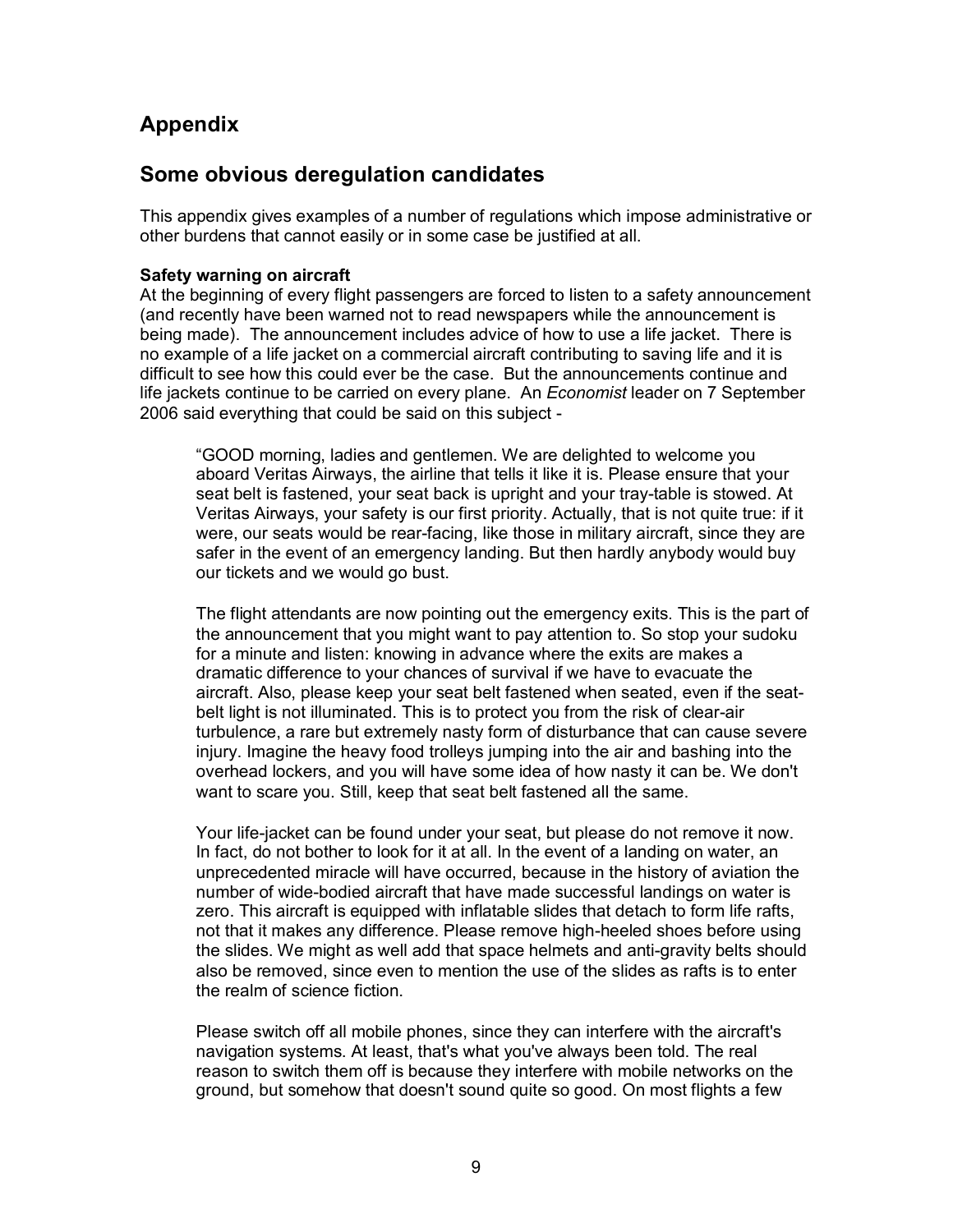mobile phones are left on by mistake, so if they were really dangerous we would not allow them on board at all, if you think about it. We will have to come clean about this next year, when we introduce in-flight calling across the Veritas fleet. At that point the prospect of taking a cut of the sky-high calling charges will miraculously cause our safety concerns about mobile phones to evaporate.

On channel 11 of our in-flight entertainment system you will find a video consisting of abstract imagery and a new-age soundtrack, with a voice-over explaining some exercises you can do to reduce the risk of deep-vein thrombosis. We are aware that this video is tedious, but it is not meant to be fun. It is meant to limit our liability in the event of lawsuits.

Once we have reached cruising altitude you will be offered a light meal and a choice of beverages—a word that sounds so much better than just saying 'drinks', don't you think? The purpose of these refreshments is partly to keep you in your seats where you cannot do yourselves or anyone else any harm. Please consume alcohol in moderate quantities so that you become mildly sedated but not rowdy. That said, we can always turn the cabin air-quality down a notch or two to help ensure that you are sufficiently drowsy.

After take-off, the most dangerous part of the flight, the captain will say a few words that will either be so quiet that you will not be able to hear them, or so loud that they could wake the dead. So please sit back, relax and enjoy the flight. We appreciate that you have a choice of airlines and we thank you for choosing Veritas, a member of an incomprehensible alliance of obscure foreign outfits, most of which you have never heard of. Cabin crew, please make sure we have remembered to close the doors. Sorry, I mean: 'Doors to automatic and crosscheck'. Thank you for flying Veritas."

The requirements for commercial aircraft to carry life jackets and to make safety announcements serve little useful purpose. They are unlikely to be abolished. They are part of international agreements so the UK cannot take unilateral action. It would also be a very brave minister who would lay himself open to the press headlines of "minister lets air travellers drown."

#### **Aircraft passenger searches**

Terrorism is a serious threat and the security services are doing a good job where it matters – stopping terrorists getting near aircraft with devices that could cause loss of life. But the searches of passengers are to a large extent both unnecessary and ineffective. They are also backward looking. After the "shoe bomber" came the requirement to remove shoes when going through security. After the threat of liquid bombs being made on planes came the ban on liquids with security staff zealously stripping customers of toothpaste, lipstick and bottles of water. If the concern is that weapons can be taken onto aircraft then the present arrangements do not prevent this. Glass bottles can be bought in airside shops and broken to make an effective weapon. Sharp instruments that are removed at security can be bought in some shops or removed from a restaurant. And why are the requirements that apply to aircraft not applied equally to trains and cross channel ferries? The answer is that they cannot be, because it is impractical. In other words the security restrictions in airports exist partly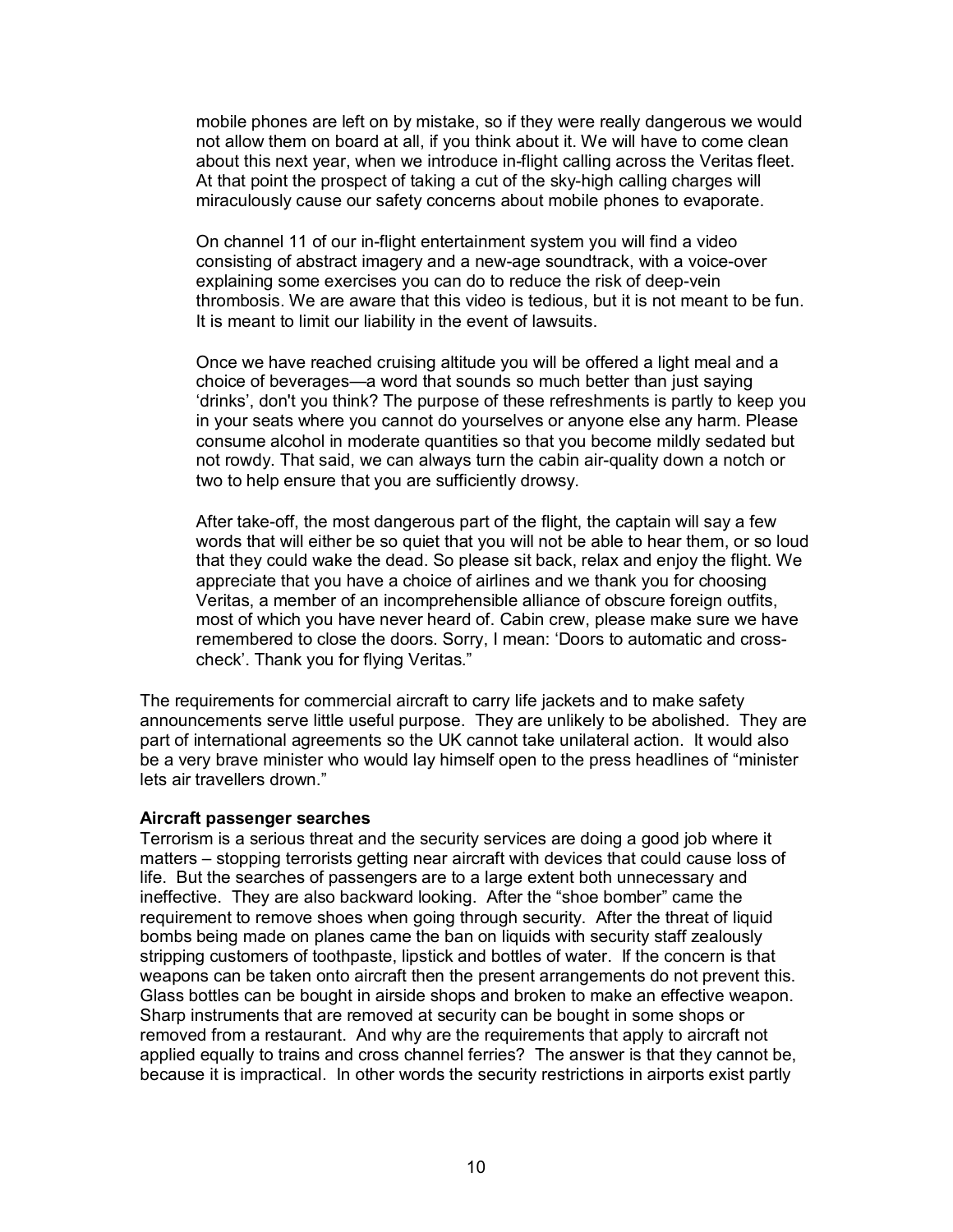because they are possible to implement albeit with some disruption, not because they are effective, particularly as similar restrictions do not apply to flights coming into the UK.

Once imposed security requirements are difficult to lift – which means that they should be imposed only after a thorough risk assessment and not in a panic measure in response to the latest incident. The present restrictions are disproportionate, causing undue disruption for little benefit. They should be considerably relaxed.

# **Requiring consent for children under school leaving age to be employed**

The Children and Young Persons Act 1933 requires local authorities to enforce the regulation of child employment. Whilst there is no requirement for a permit scheme in the 1933 Act, this is how the regulations have been implemented since their inception. The byelaws generally state that for each child that they employ, employers are required to send to the local authority:

- · name, address and date of birth of child;
- · hours, days, occupation and tasks;
- signature giving parental approval;
- · details of school that the child attends; and
- a statement that a risk assessment has been carried out.

A permit will then be issued by the local authority. Without a permit, children are working illegally. The Better Regulation Task Force report *The Regulation of Child Employment* (2004) went on to observe that "most working children are unlikely to hold a permit. One survey found that, of current and former child employees, the percentage who had ever had a work permit was 4% in Blackburn, 6% in Cumbria and 7% in North Tyneside."

The report recommended that "by February 2005, the Department for Education and Skills should consult on moving to a system of regulation in which employers register with their local authority as an employer of school-age children, rather than applying for a permit for each child employee." This recommendation has not been acted on and the requirements remain, but are largely ignored.

The recommendation should be implemented. Presumably it has not been because the reaction might be "ministers encourage child labour".

## **No smoking signs**

In August 2007 it became an offence to smoke in buildings in England. This was accompanied by massive publicity; everyone was aware of the new law and it has been rapidly accepted. But the Government introduced a bureaucratic measure requiring "no smoking" signs to be liberally displayed. The Smoke-free (Signs) Regulations 2007 require that –

"at each entrance to smoke-free premises there shall be displayed in a prominent position at least one no-smoking sign which—

(a) is at least A5 size;

(b) displays the no-smoking symbol; and

(c) contains, in characters that can be easily read by persons using the entrance, the words—

"No smoking. It is against the law to smoke in these premises".

And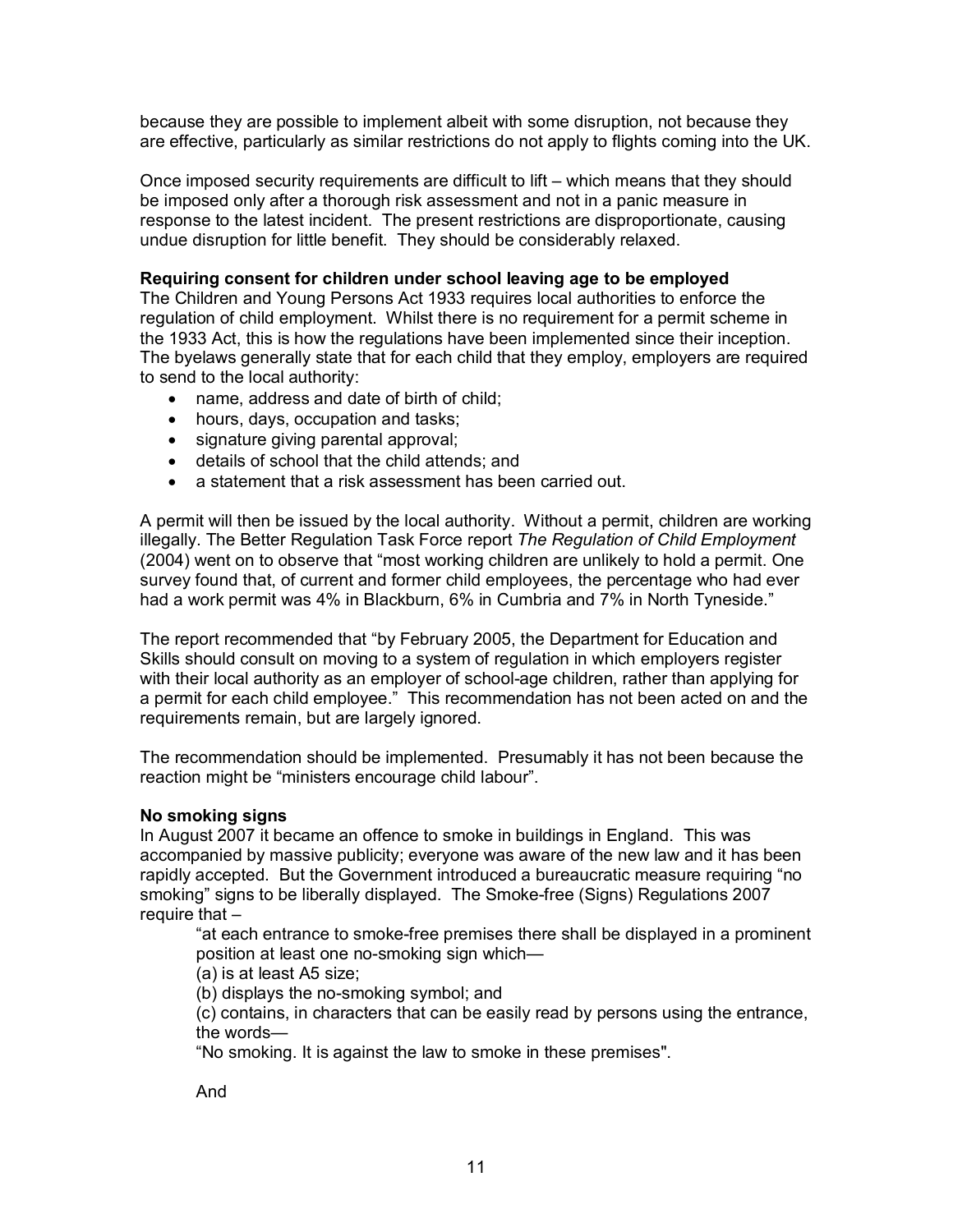"Any person with management responsibilities for a smoke-free vehicle shall be under a duty corresponding to that in section 6(1) of the Act to ensure that at least one no-smoking sign is displayed in a prominent position in each compartment of his vehicle."

These arrangements are overkill, particularly that relating to vehicles which may well be driven by only one person. The entrances to buildings are now littered with tacky signs, often out of keeping with the buildings and generally wholly unnecessary. It is no secret that smoking is banned in public places. So is urinating, sex, being drunk and disorderly, theft, violence and driving motorbikes, but no signs are needed. The requirements on signs should be repealed. They are unlikely to be as this might be taking to imply that imposing them was a mistake.

This issue usefully illustrates the divergence between the costs of regulation and the benefits of deregulation. On the whole implementation costs were small. Some businesses may have spent time checking what they to do, particularly if their premises were unusual. However, once signs have been stuck up then there is no financial benefit incurred in removing them; on the contrary a modest cost would be incurred. The beneficiaries of repealing the regulations would be the public would not be faced with unnecessary signs.

#### **Advertising planning requirements in local newspapers**

Local authorities are required to advertise details of planning applications in local newspapers. The relevant regulations are the General Development Procedure Order 1995 (as amended) and the Planning (Listed Buildings and Conservation Areas) Act 1990, and Planning (Listed Buildings and Conservation Areas) Regulations 1990. Circular 15/92: Publicity for Planning Applications also provides guidance.

The regulations result in numerous advertisements in local newspapers, using the smallest font size available. Their impact is minimal. Most authorities directly notify those most affected by planning applications, and websites are now the place to find details of applications. It was therefore sensible of the ODPM to commission a study on whether the regulations needed to be amended. The study *Review of the Publicity Requirements for Planning Applications* was duly published in 2004. Recommendation 1 in the report was -

"LPAs [local planning authorities] be encouraged to use their websites rather than newspapers for advertisements (where a facility exists for online advertisement of notices). Given that local newspaper advertisements are considered to be the least effective type of publicity and that powers exist to enable LPAs to publicise applications by way of a local newspaper advertisement and online advertisement, it is suggested that the Regulations be amended to enable newspaper advertisements or online advertisements."

No action has been taken as a result. The recommendation should be implemented. Perhaps one reason why it has not been is that the media is itself a powerful lobby group. One can imagine the headlines: "Ministers deny the public information on planning applications".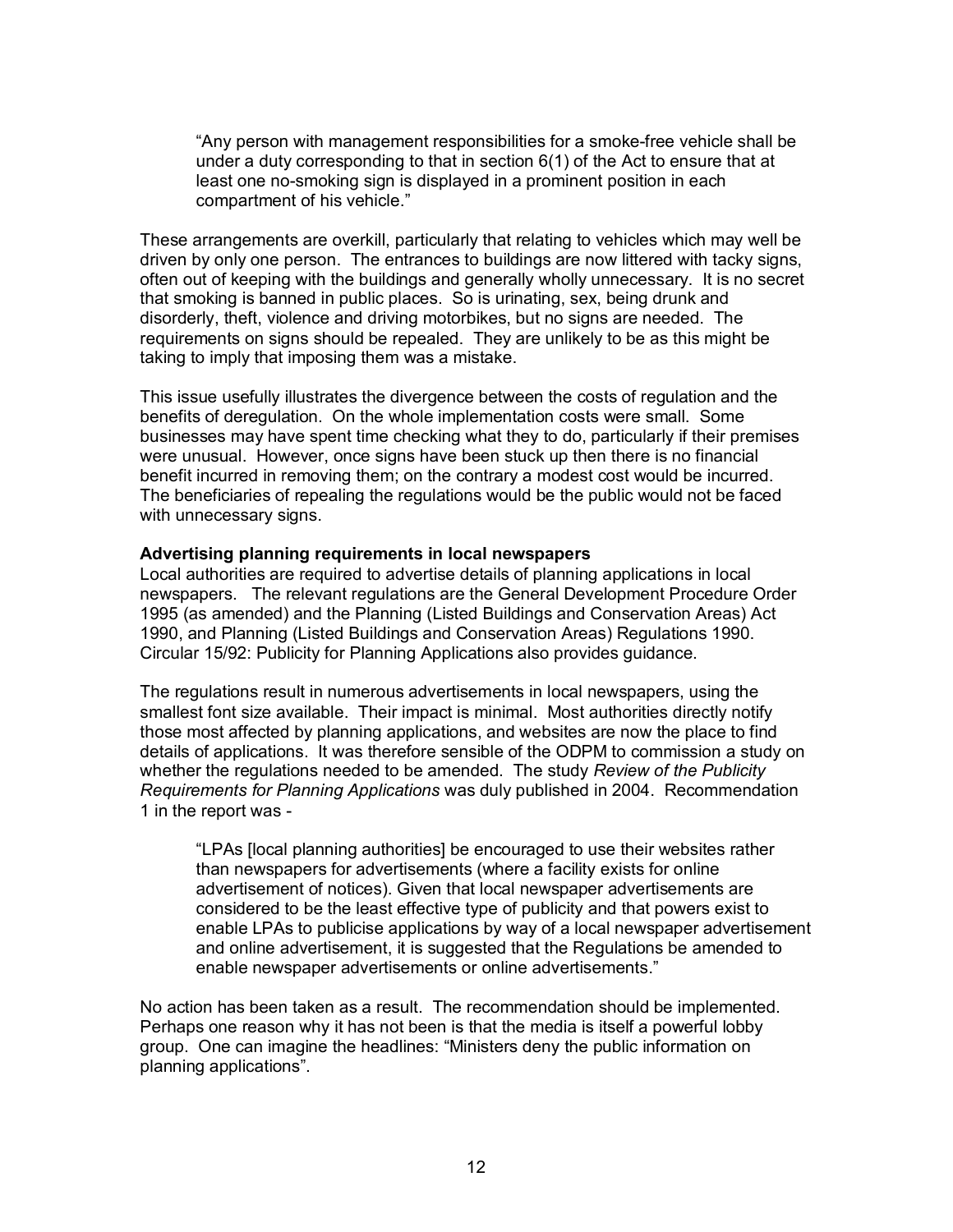### **The Accession States Worker Registration Scheme (WRS)**

Under the WRS, workers from eight of the Accession States that joined the European Union in 2005 must register within one month of starting work, paying a £90 fee (originally £50) for so doing. Registration must be repeated for subsequent job changes although the fee is payable only once. The purpose of the scheme is to ostensibly monitor the impact on the labour market of workers arriving in Britain from the Accession States.

The scheme is costly to workers, requiring them to pay the equivalent of two days aftertax pay. This year Accession State workers will pay  $£18$  million to register. It also discourages the mobility of workers. The scheme is costly to employers, requiring an estimated 30-45 minutes to help each worker register. The costs to employers this year will be about £3 million. The scheme is costly to the State by encouraging workers to remain illegally employed and therefore outside the tax and national insurance system.

Statistics from the scheme are of little use for policy purposes as they are implausible, take no account of those who leave the country after registering and exclude the selfemployed and those working for an employer for less than a month. National insurance numbers give better data.

The scheme serves no useful purpose and should be abolished.

Perhaps the main reason why it remains is that abolishing it would be seen as "government removes controls of foreign workers".

#### **Verifying entitlement to work**

It is an offence for employers to employ workers who are not legally entitled to work in Britain. However, Home Office guidance provides a splendid example of gold plating, such that there is a general belief that it is a legal requirement to undertake certain document checks and to keep photocopies even if one is employing a family member.

Section 8 of the asylum and immigration Act states -

(1) Subject to subsection (2) below, if any person ("the employer") employs a person subject to immigration control ("the employee") who has attained the age of 16, the employer shall be guilty of an offence if—

(a) the employee has not been granted leave to enter or remain in the United Kingdom; or

(b) the employee's leave is not valid and subsisting, or is subject to a condition precluding him from taking up the employment,

and (in either case) the employee does not satisfy such conditions as may be specified in an order made by the Secretary of State.

(2) Subject to subsection (3) below, in proceedings under this section, it shall be a defence to prove that—

(a) before the employment began, there was produced to the employer a document which appeared to him to relate to the employee and to be of a description specified in an order made by the Secretary of State; and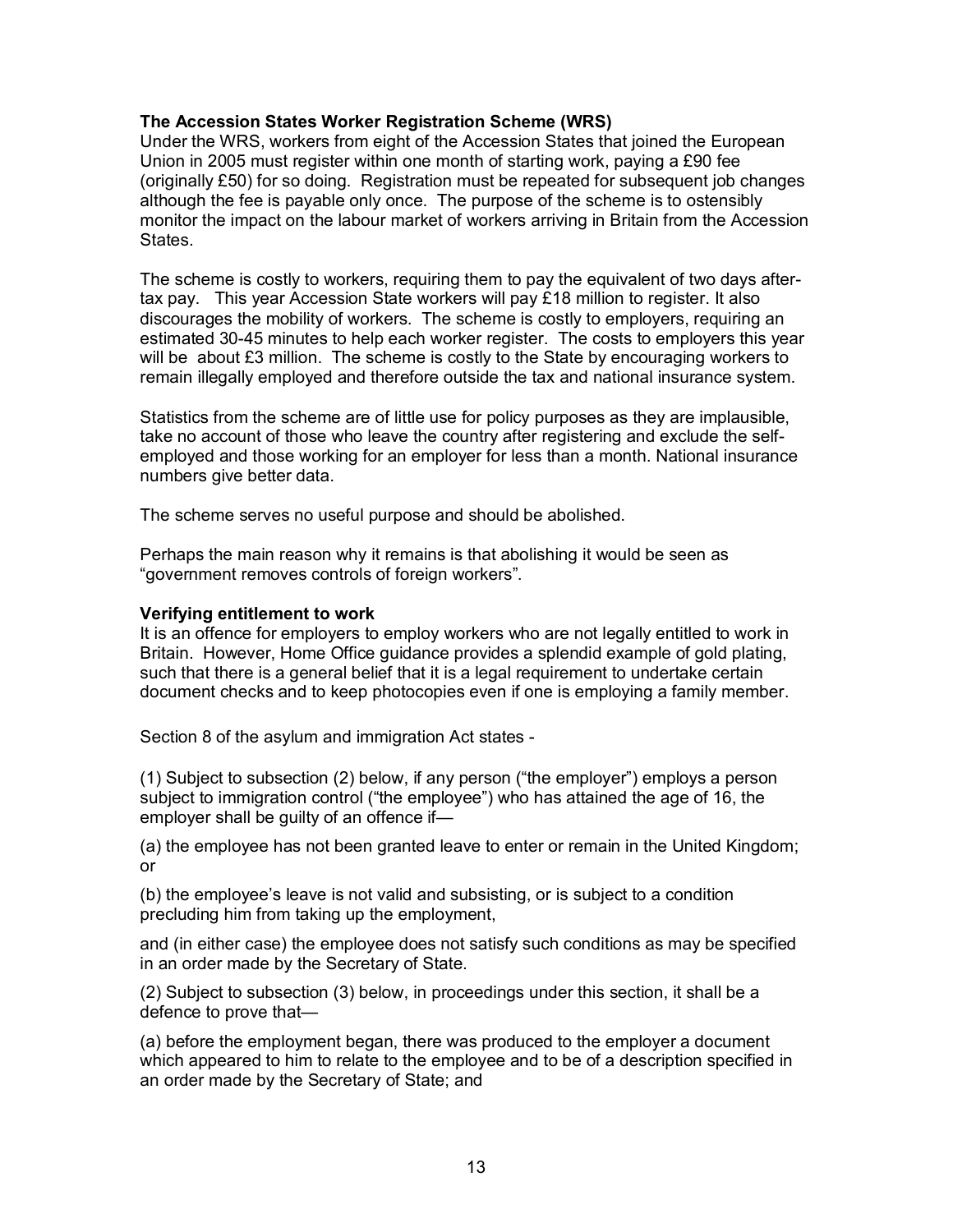(b) either the document was retained by the employer, or a copy or other record of it was made by the employer in a manner specified in the order in relation to documents of that description."

The gold plating comes in Home Office guidance. *Changes to the law on preventing illegal working: short guidance for United Kingdom employer* says -

"Section 8 of the Asylum and Immigration Act 1996 requires all employers in the United Kingdom to make basic document checks on every person they intend to employ. By making these checks, employers can be sure they will not break the law by employing illegal workers."

This statement is wrong; there is no such requirement.

The guidance goes on -

"It is important that you read this guidance if you employ staff in the United Kingdom. It will help you understand what documents you must ask your potential employees to produce from 1 May 2004, so that you can establish whether they can work for you legally. It also explains what steps you must take under the law to satisfy yourself that any documents produced by your potential employee actually belong to that person."

The guidance then specifies in detail how the document check must be done including checking photographs. checking any United Kingdom Government stamps or endorsements to see if the potential employee is able to do the type of work and finally making a photocopy "using **only** the Write Once Read WORM software package" of relevant documents.

In other words a fairly simple legal requirement not to employ illegal workers has been transformed with no legal authority into detailed requirements on checking and photocopying documents which most employers believe are actually legal requirements.

This guidance then gets repeated by other regulators. For example the Gangmasters Licensing Authority licence conditions state that "Employers will be required to show that they have complied fully with Section 8 of the Asylum and Immigration Act 1996". They only way that they can "show" this is by making the document checks. The Authority's guidance makes this explicit: It is essential that the gangmaster ensures that proper records are kept and checks made in line with Home Office Guidance."

This is an area where there is no need for any change in legislation, merely a need to stop gold plating through guidance.

#### **Public service vehicles**

Vehicles with more than eight passenger seats that are being used for "hire and reward" must have PSV licences and drivers must have PCV entitlement.

"Hire and reward" is defined in Section 1(5) of the Public Passenger Vehicle Act 1981 which provides that –

"(a) a vehicle is to be treated as carrying passengers for hire or reward if payment is made for, or for matters which include, the carrying of passengers, irrespective of the person to whom the payment is made and in the case of a transaction effected by or on behalf of a member of any association of persons (whether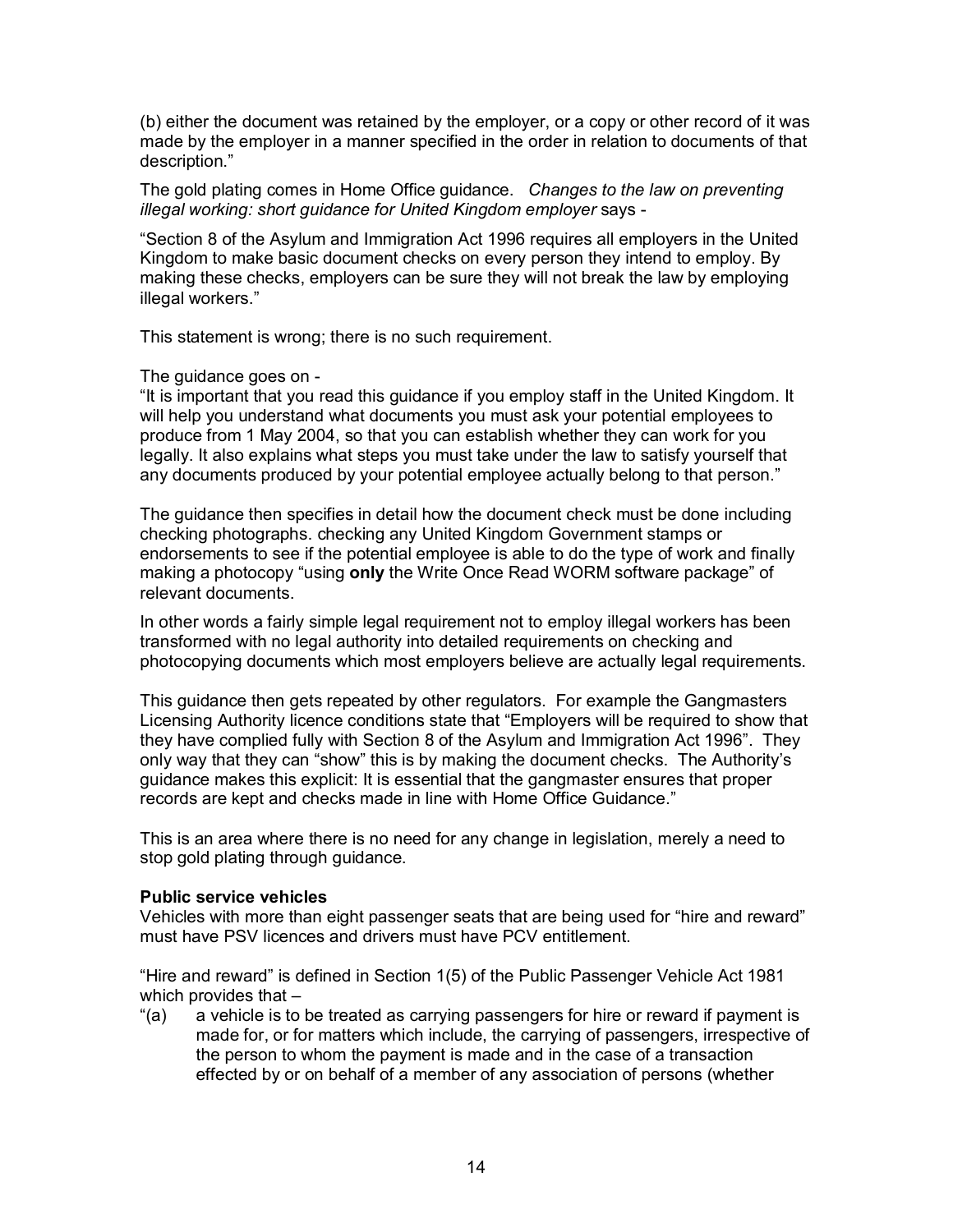incorporated or not) on the one hand and the association or another member thereof on the other hand notwithstanding any rule of law as to such transactions;

- (b) a payment made for the carrying of a passenger shall be treated as a fare notwithstanding that it is made in consideration of other matters in addition to the journey and irrespective of the person by or to whom it is made;
- (c) a payment shall be treated as made for the carrying of a passenger if made in consideration of a person's being given a right to be carried whether for one or more journeys and whether or not the right is exercised."

This provision has proved to be a major issue for labour providers who often transport their workers in their transport to their place of work. Generally where an employer transports his workers this is not considered to be "hire and reward". Certainly, reading Section 1(5) would not lead anyone to the conclusion that a labour provider (but no other employer) is always in the "hire and reward" business. However, the courts have so ruled on the grounds that the fee charged to labour users must take into account transport costs. It makes no difference whether the workers are charged for the transport or not or indeed whether there is any differences in the charges made to those customers to whom workers are transported and those to whom workers are not transported. The definitive case is Regina v Angel Human Resources (Southampton Crown Court, 25 March 2003). The court acknowledged "that it may be difficult to determine whether the section applies in some, perhaps in very many, instances".

This is a good example of a judicial decision having a significant policy impact. When labour providers were advised of this interpretation they reacted in one of three ways.

- · Comply with the law which means obtaining PSV licences for vehicles and ensuring the drivers have PCV entitlement (or EU equivalent). The former is relatively easy, but imposes additional costs. PCV entitlement requires an expensive training course and an additional exam; the process can take several months. Again, there is an additional cost involved. However, a driver with PCV entitlement may well decide that he can earn more money as a driver, and having got someone else to pay for him to obtain a qualification then promptly leaves.
- Work round the law by doing one or more
	- · Removing seats from minibuses so there are only eight passenger seats. A 12 seater minibus with one passenger (or even no passengers) is a PSV vehicle. What was a 12 seater minibus with four seats removed and carrying eight passengers is not a PSV vehicle.
	- Using people carriers or large private cars.
	- · "Encouraging" some workers to buy cheap old cars and provide an unofficial service, with workers "paying" the driver.
- · Ignore the law. In this case a labour provider would probably use vans rather than minibuses which means that they are less likely to be stopped by the police or VOSA. There are often no seats and the workers are at risk in a number of ways.

The general effect of the current interpretation of the law is to increase costs for some labour providers. There will also have been an increase in use of the informal economy, in particular encouraging some workers to run their own unofficial transport services. It is difficult to see how public policy objectives have been promoted.